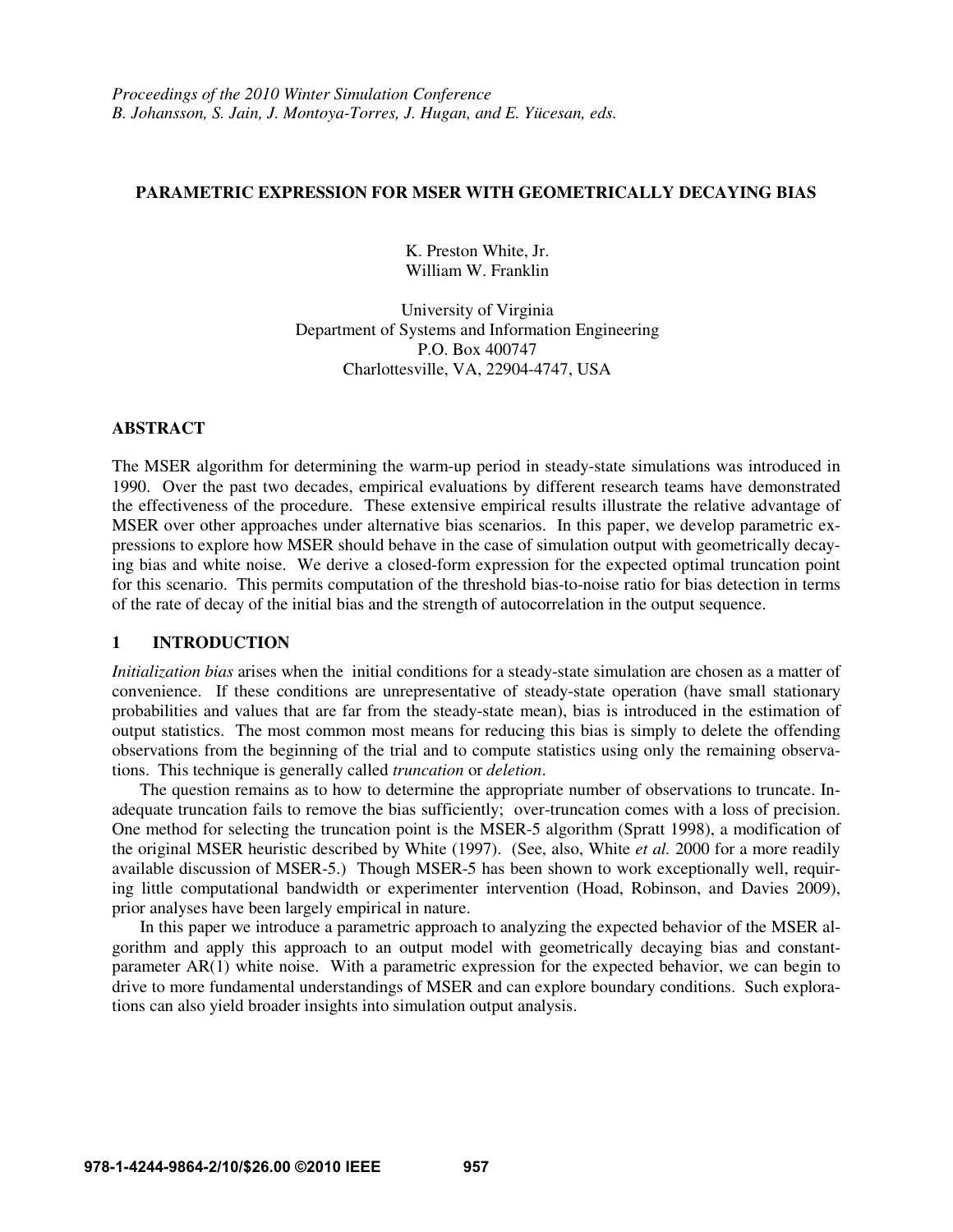#### **2 THE MSER CRITERION**

The MSER statistic is

$$
MSER(n,d) = \frac{1}{(n-d)^2} \sum_{t=d+1}^{n} (y_t - \overline{y}(n,d))^{2}
$$

where *n* is the simulation run length, *d* is an arbitrary truncation point, and

$$
\overline{y}(n,d) = \sum_{d=1}^{n} y_t
$$

is the mean of the output series  $\{y_i; t=1,2,...,n\}$  truncated at *d*. The MSER criterion specifies the optimal truncation point as

$$
d^* = \underset{d << n}{\arg\min} \big[ MSER(n, d) \big]
$$

 $\mathbf{r}$ 

### **3 A SURROGATE MODEL**

To explore the behavior of MSER, consider a general surrogate model for a simulation output variable

$$
y_t = \mu + b_t + \varepsilon_t
$$

The output has three components:

- (i) the steady-state mean of the output, the constant term  $\mu$ ,
- (ii) a bias term, which vanishes in the limit, i.e.,  $b_t \rightarrow 0$  as  $t \rightarrow \infty$ , and

(iii) a zero-mean, stationary process  $\varepsilon$ , which introduces white noise into the output observations.

For this surrogate model, the expectation of the MSER statistic is

$$
E[MSER(n,d)] = \frac{1}{(n-d)^2} \sum_{t=d+1}^{n} (b_t - \overline{b}(n,d))^{2} + E\left[\frac{1}{(n-d)^2} \sum_{t=d+1}^{n} (\varepsilon_t - \overline{\varepsilon}(n,d))^{2}\right]
$$

Consider a special case of the surrogate model suggested by Nelson (2009):

(i) a geometrically decaying bias term

$$
b_t = br^t
$$

where  $1 > r \ge 0$  is the rate of bias decrease and  $b > 0$  is a scaling constant. If the run length *n* is sufficiently large,  $b_n \approx 0$  and the bias component of the MSER expectation is

$$
\frac{1}{(n-d)^2} \sum_{t=d+1}^{n} (b_t - \overline{b}(n,d)) \bigg)^2 \approx \frac{b^2 r^{2(d+1)}}{(n-d)^2}
$$

 $(ii)$  a constant-parameter,  $AR(1)$  noise process

$$
\mathcal{E}_t = \phi \mathcal{E}_{t-1} + \eta_t
$$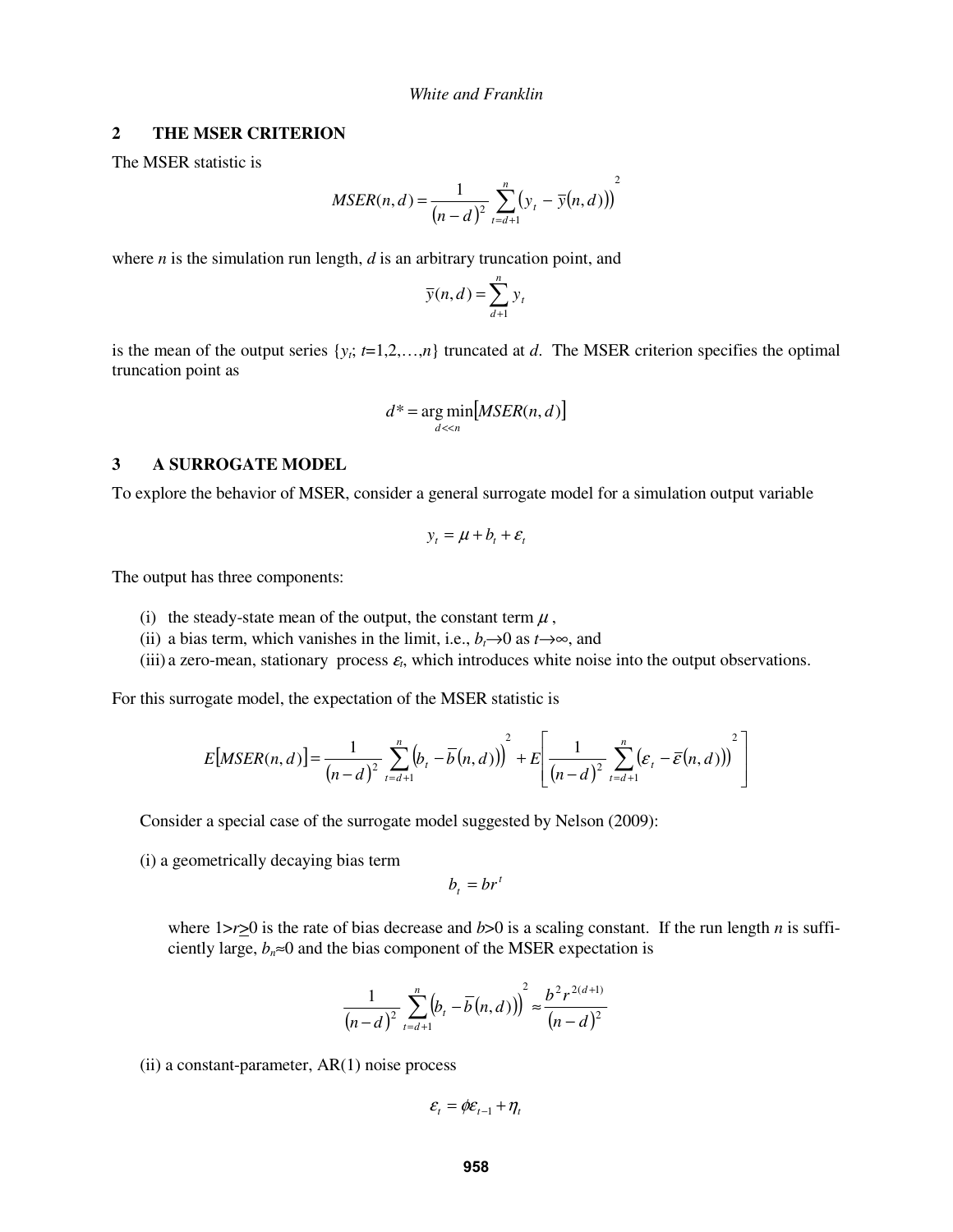with positive parameter  $1 \ge \varphi > 0$  and  $\eta_t$  a zero-mean, stationary process with variance  $\sigma^2$  and initial condition  $\eta_0 = 0$ . The variance of this noise process is

$$
Var[\varepsilon_{t}] = \frac{\sigma^{2}}{1 - \varphi^{2}}
$$

and the autocorrelation function is

$$
Corr[\varepsilon_{t}, \varepsilon_{t+h}] = \varphi^{h}
$$

For *n* sufficiently large, the correlation component of the MSER expectation is

$$
E\left[\frac{1}{(n-d)^2}\sum_{t=d+1}^n(\varepsilon_t-\overline{\varepsilon}(n,d)))^2\right]\approx\frac{1}{(n-d)\left[\frac{\sigma^2}{1-\phi^2}\right]}.
$$

For this special case, the optimal truncation point corresponding to the expectation is

$$
d^* = \underset{d}{\arg\min} \left[ \sigma^2 E \left[ \frac{\beta^2 r^{2(d+1)}}{(n(r) - d)^2} + \frac{1}{(1 - \varphi^2)(n(r) - d)} \right] \right]
$$
(1)

where  $\beta = b/\sigma$  is the peak bias-to-noise ratio. This normalizing constant allows us to express an arbitrary truncation point in terms of the ratio of the magnitude of the initial bias to the variability inherent in the noise process. For the run length to be "sufficiently large", define an effectively zero bias as, say,  $b_n = \infty$ <1. Then, a run length of

$$
n(r) = \frac{\log(\gamma)}{\log(r)}
$$

is sufficient to allow a decay of  $100(1-\gamma)\%$  the bias term at the termination of a run.

## **4 ANALYSIS**

#### **4.1 The optimal truncation point**

To determine the relationship between the optimal truncation point, *d\**, and the parameters of the surrogate model  $(\beta, r, \phi)$  we solve for the zeros of the derivative of *E[MSER]*. Differentiating,

$$
\frac{\partial}{\partial d} E[MSER(n, d)] = \left[ \frac{2\beta^2 r^{2d+2} ((n(r) - d) \log(r) + 1)}{(n(r) - d)^3} + \frac{1 - r^2}{(1 - \varphi^2)(n(r) - d)^2} \right]
$$

Therefore,  $d=d^*$  (integer) yields the approximate zeros of the expectation when

$$
2\beta^2 r^{2(d^*+1)}\left[(n(r)-d^*)\log(r)+1\right](1-\varphi^2)+(1-r^2)(n(r)-d^*)\approx 0
$$

For *n>>d*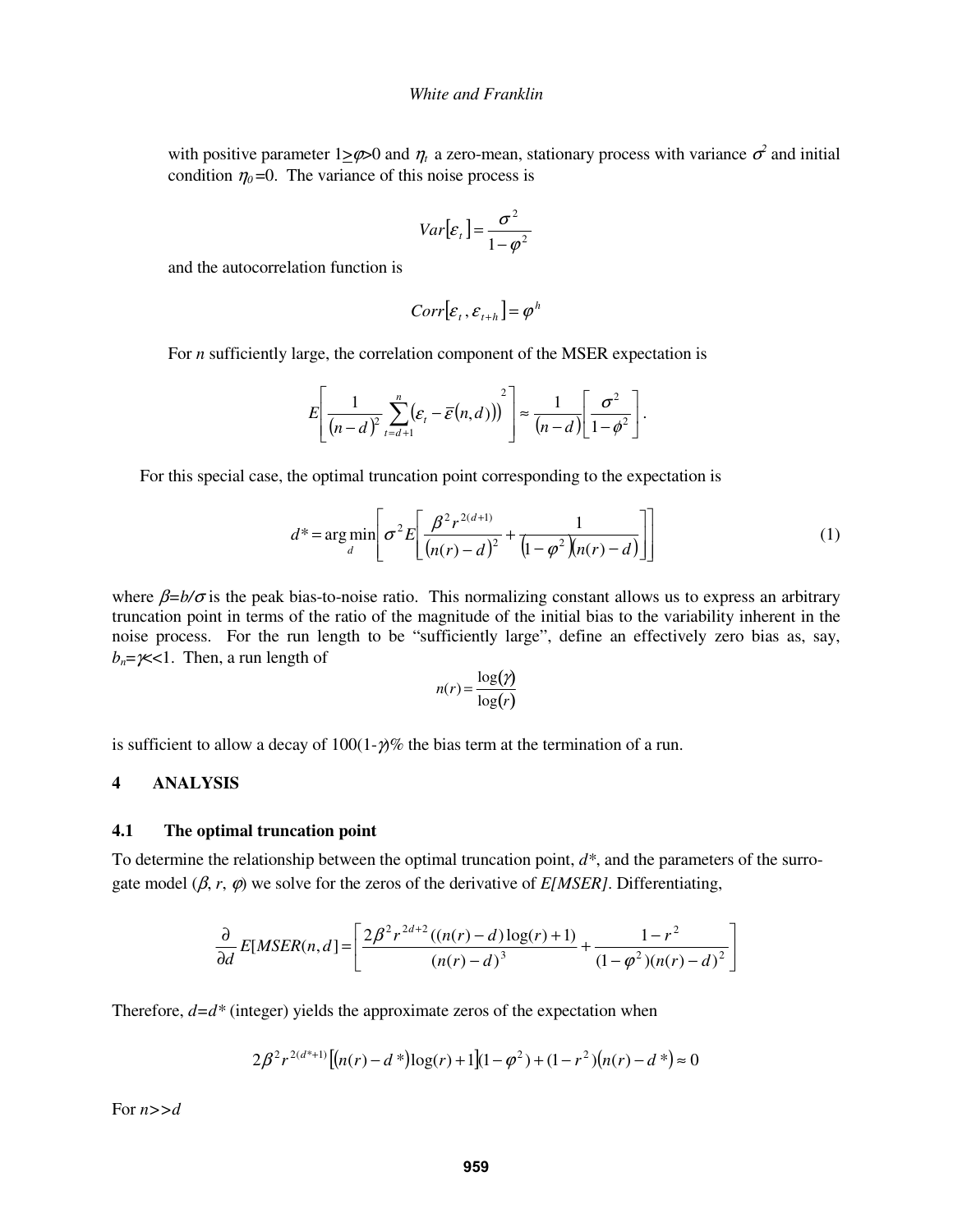$$
r^{2(d^{*}+1)} \approx \frac{r^{2}-1}{2\beta^{2} \left[\log(r) + \frac{1}{n(r)}\right](1-\varphi^{2})}
$$

and the optimum truncation point is is

$$
d^* \approx \frac{1}{2\ln(r)} \ln \left( \frac{r^2 - 1}{2\beta^2 \left[ \log(r) + \frac{1}{n(r)} \right] (1 - \varphi^2)} \right) - 1
$$

Note that for *n* sufficiently large, since 1>*r*>0, the term

$$
2\beta^2 r^{2(d^*+1)} \left[ \log(r) + \frac{1}{n(r)} \right] (1 - \varphi^2) < 0
$$

and is monotone increasing in *d*, approaching zero in the limit. Therefore there will be *at most* one change in sign in the derivative (negative to positive) as *d* increases. This change indicates that the zero has been "trapped" between succeeding integer values *d*.

#### **4.2 Interpretation**

Consider first the combinations of  $(\beta, r, \varphi)$  which imply no truncation. The detection threshold values of  $β$  correspond to  $d^*=d+δ < 1$ , where δ is vanishingly small. Hence

$$
2\beta^{2}r^{4}(\log(r) + 1/n)(1 - \varphi^{2}) + (1 - r^{2}) \ge 0
$$

and

$$
\beta \le \frac{1}{r^2} \sqrt{\frac{r^2 - 1}{2(\log(r) + 1/n)(1 - \varphi^2)}}
$$

The threshold values for  $\beta$  are plotted in Figure 1(a) as a function of *r* for selected values of  $\varphi$ . These curves define the initial signal-to-noise ratio β below which bias cannot be detected. In effect, *the bias gets lost in the noise*. As a check, the treshold values also were determined empirically. These values are shown in Figure 1(b). While the empirical curves are modestly steeper, the shape of the curves agree.

As shown, the threshold increases with increasing autocorrelation—greater variance in the noise process makes the bias increasingly difficult to identify. The threshold also increases as the rate of bias decay approaches zero. As  $r \rightarrow 0$ , the bias decays to zero almost instantaneously, contributing little to the sample mean; as  $r \rightarrow 1$ , the bias persists and  $E[MSER]$  adjusts by requiring a lower initial bias in order to allow later samples to overwhelm the effects of that initial bias. These results are consistent with the general observations of White and Robinson (2010). These observations also explain why MSER-5 provides improvement over MSER, smoothing the output time-series and thereby increasing the bias-to-noise ratio.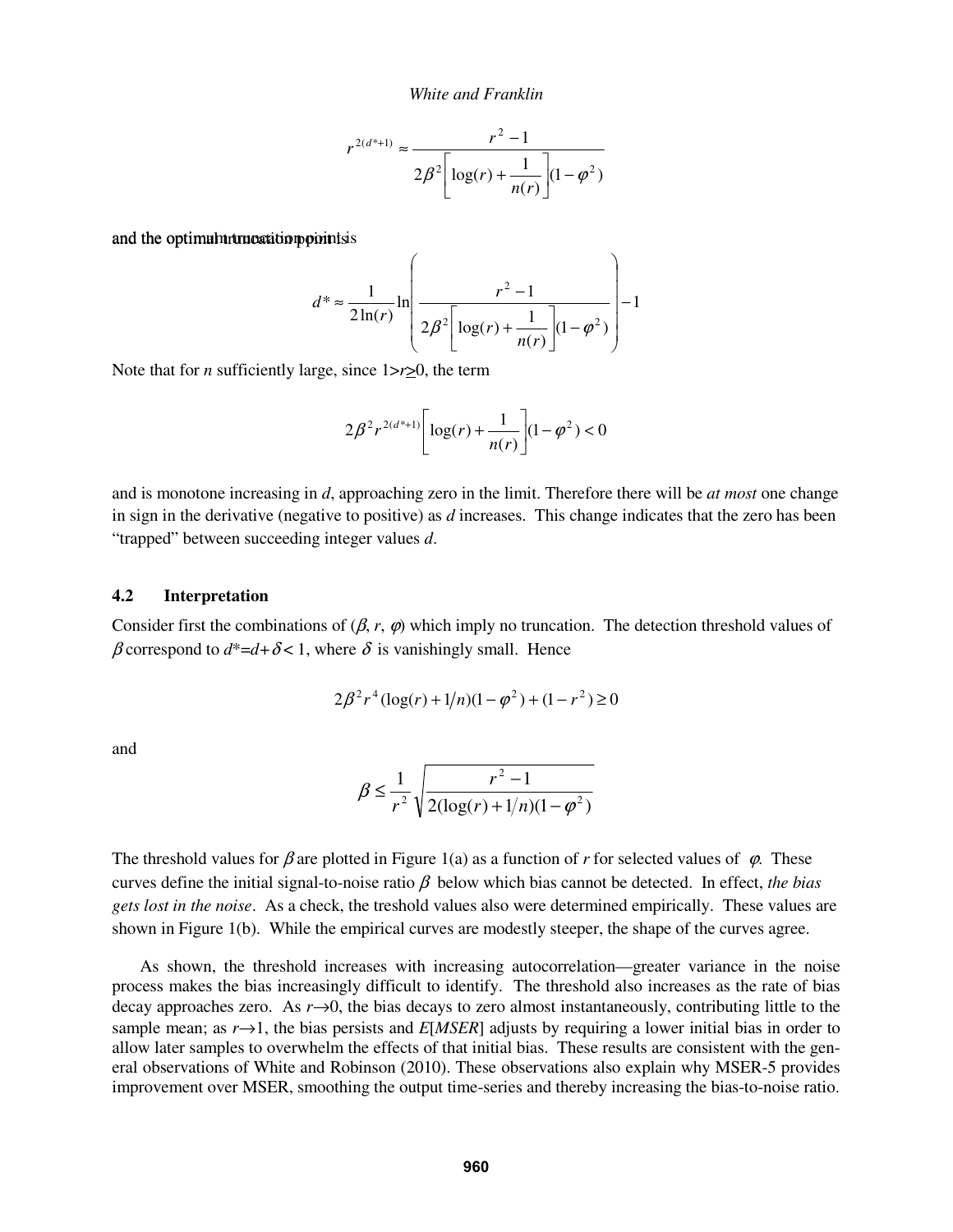

Figure 1: Threshold values of  $\beta$ , *r*, and  $\varphi$  that give  $E[d^*] \approx 0$ .

Next consider the general case where  $t < d^* < t+1$ , and *t* observations are truncated. In this instance, the maximum threshold is  $\beta_t = \beta r^t$  and

$$
\beta_t \le \frac{1}{r^2} \sqrt{\frac{r^2 - 1}{2(\log(r) + 1/n)(1 - \varphi^2)}}
$$
\n(2)

Therefore, *d\** is the smallest integer *t* such that Inequality (2) is true.

### **4.3 An Example**

Consider the special case of the surrogate model with parameters  $\mu=100$ ,  $r=0.9$ ,  $b=10$ ,  $\varphi=0.9$ ,  $\sigma=10$ , and  $\neq 0.001$ . For these parameter values,  $\beta=1$ ,  $Var(\epsilon_i)=1000$ , and  $n(r)=65.56$ .  $\beta$  is well below the threshold value of 1.80 and therefore *d\**=0. An instance of the output is shown in Figure 2(a).

Consider also an instance of the output shown in Figure 2(b), where the initial bias is increased tenfold ( $b=100$ ) and all of the other parameters are unchanged.  $\beta=10$  is well above the threshold and the truncation point is *d*\*=13.

The "trunc mean" line in Figures 2(a) and 2(b) is the computation of the expected sample mean if we truncate prior to time index *t*. In Figure 2(a), we notice that this line doesn't move noticeably from the mean of  $\mu$  = 100, which agrees with our expectation that  $E[d^*]=0$ . In the example of Figure 2(b), where we expect  $d^*$  to be equal to 13, we indeed see that the truncated mean values approach the mean of  $\mu$  = 100 between  $t = 10$  and  $t = 20$ .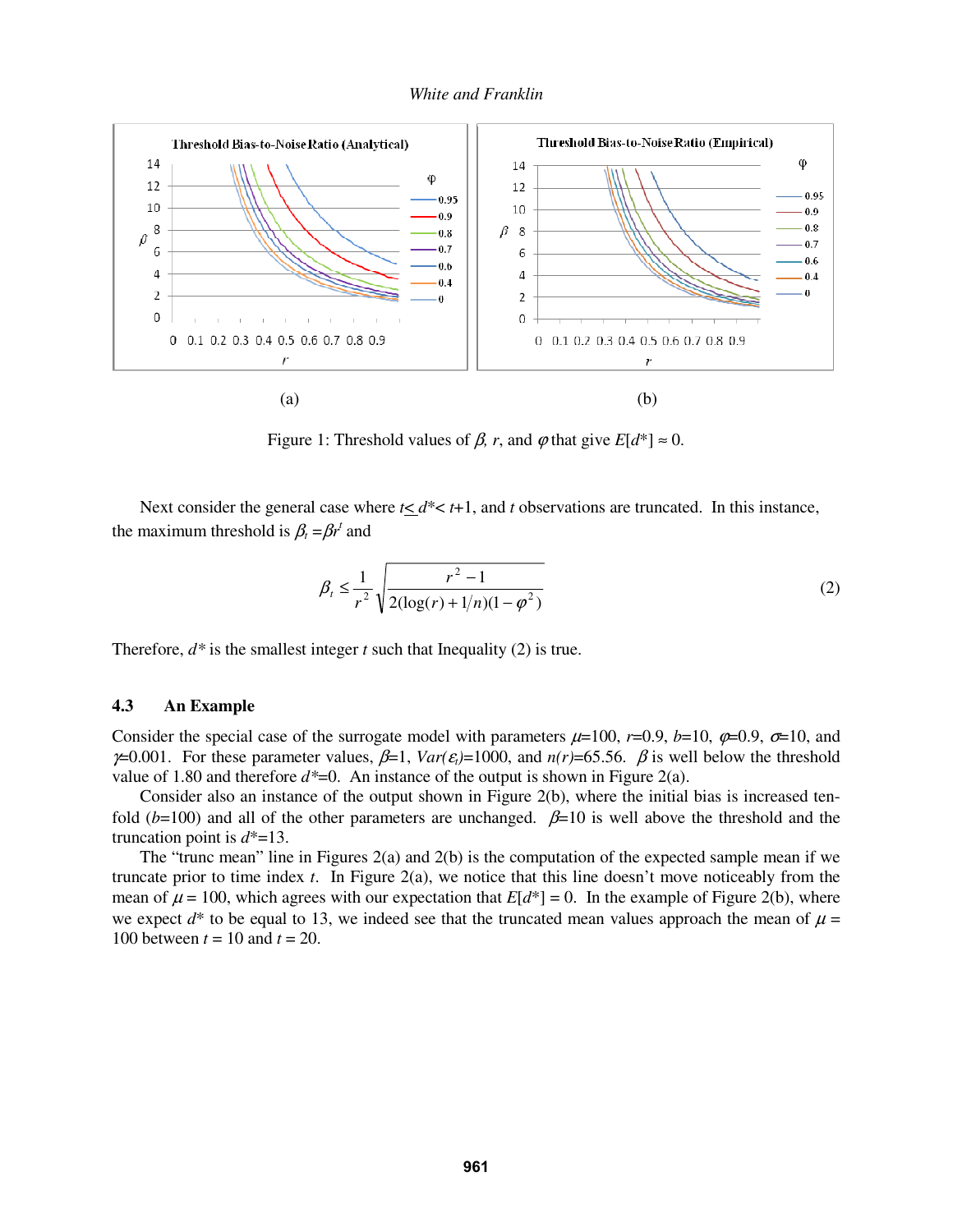

Figure 2: Example of initial bias below (a) and above (b) detection threshold

### **4.4 Using larger** *n*

In practice we don't know  $n(r)$ . Implementations of MSER include a rule that forces more data to be collected if the selected *d*\* falls in the second half of the collected sample. Practical guidance also suggests that we should use *n* much larger than 65, regardless of the mean estimation method used, simply to improve our confidence in the estimate about the mean. So, what happens when we use *n* much larger? It turns out that the estimate of *d*\* generated in the case we've been examining is highly resilient to increases in the value of *n* chosen. In Figure 3 we repeat the bias-to-noise plot of Figure 1, but replace the computed  $n(r)$  value with a fixed value of  $n = 1000$ . The effect is roughly to shift the curves for each value of  $\varphi$  left by  $r = -0.03$  and slightly increase the second partial derivative with respect to r.



Figure 3: Threshold values of  $\beta$ , *r*, and  $\varphi$  that give  $E[d^*]=0$ , where  $n = 1000$ 

Of special interest is a slight non-monotonicity introduced at values of *r* approaching 1. At these extreme values of *r*, the initial bias damps out so slowly that a larger bias signal, relative to the variance of the noise, is required to create a condition where MSER concludes that truncation is required. An example where  $r = 0.99$  is shown in Figure 4. The other values are  $\mu = 100$ ,  $b = 10$ ,  $\varphi = 0.9$ ,  $\sigma = 10$ , and, thus,  $\beta$  = 1.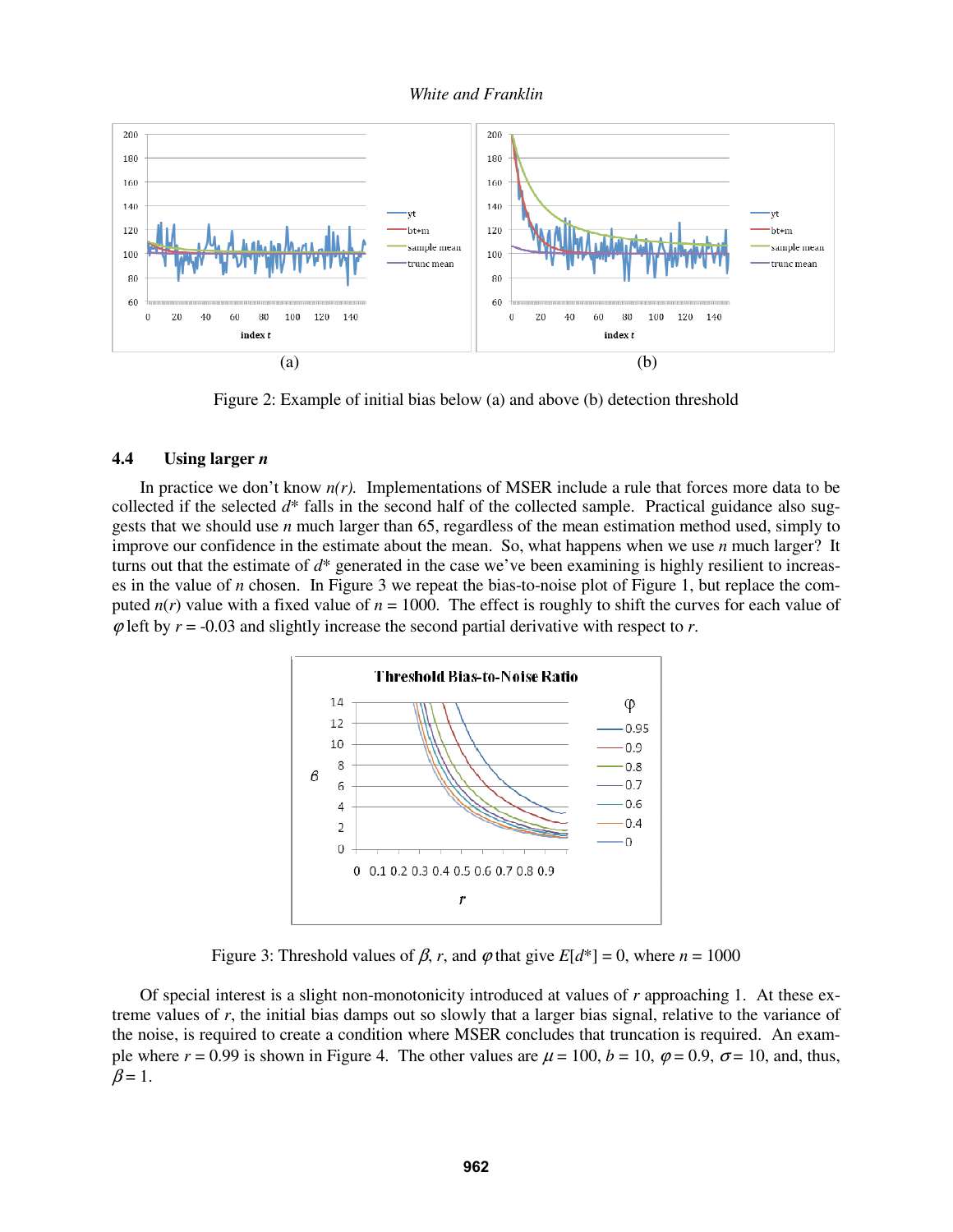

Figure 4: Example case where  $r = 0.99$ 

## **5 CONCLUSIONS**

In this paper, we introduced a technique for analyzing the expected behavior of the MSER bias truncation algorithm. This technique was used to analyze the expected behavior for the particular case where the bias takes the form of a geometrically decaying bias signal. We found that for a given noise correlation value and bias decay parameter, we can find the threshold bias-to-noise ratio required for MSER to return any specified truncation value. For bias magnitudes below this threshold, the bias cannot be distinguished from the noise. We noted that higher correlation values lead to higher values of the threshold. Likewise, cases where the bias decays more rapidly, the number of biased samples is small enough that a larger bias relative to the noise variance is required for MSER to recommend truncation. These results are consistent with the observation of White and Robinson (2010) that initialization bias increases not only with the magnitude of the bias, but also with the autocorrelation of the output. These observations also explain why MSER-5 provides improvement over MSER, smoothing the output time-series and thereby increasing the bias-to-noise ratio.

The techniques used in this paper can be used for other types of bias descriptions to examine the relationship between the expected results of MSER and the parameters of the bias description.

# **ACKNOWLEDGEMENT**

The authors indebted to Barry Nelson, who both proposed the concept for this paper and developed the surrogate model presented in Section 3. Any errors introduced in the expansion of this development, of course, belong solely to the authors.

### **REFERENCES**

Hamilton, J. D. 1994. *Time Series Analysis*. Princeton, NJ: Princeton University Press

- Hoad, K., S. Robinson, S., and R. Davies. 2009. Automating warm-up length estimation. *Journal of the Operational Research Society*, doi:10.1057/jors.2009.121.
- Nelson, B. L. 2009. An Analysis of MSER. Unpublished manuscript.
- Spratt, S. C. 1998. Heuristics for the startup problem. M.S. Thesis, Department of Systems Engineering, University of Virginia.
- White, K. P., Jr. 1997. An effective truncation heuristic for bias reduction in simulation output. *Simulation*, 69(6):323-334.
- White, K. P, Jr., M. J. Cobb, and S. C. Spratt. 2000. A comparison of five steady-state truncation heuristics for simulation. In *Proceedings of the 2000 Winter Simulation Conference*, eds. J. A. Joines, R. R.